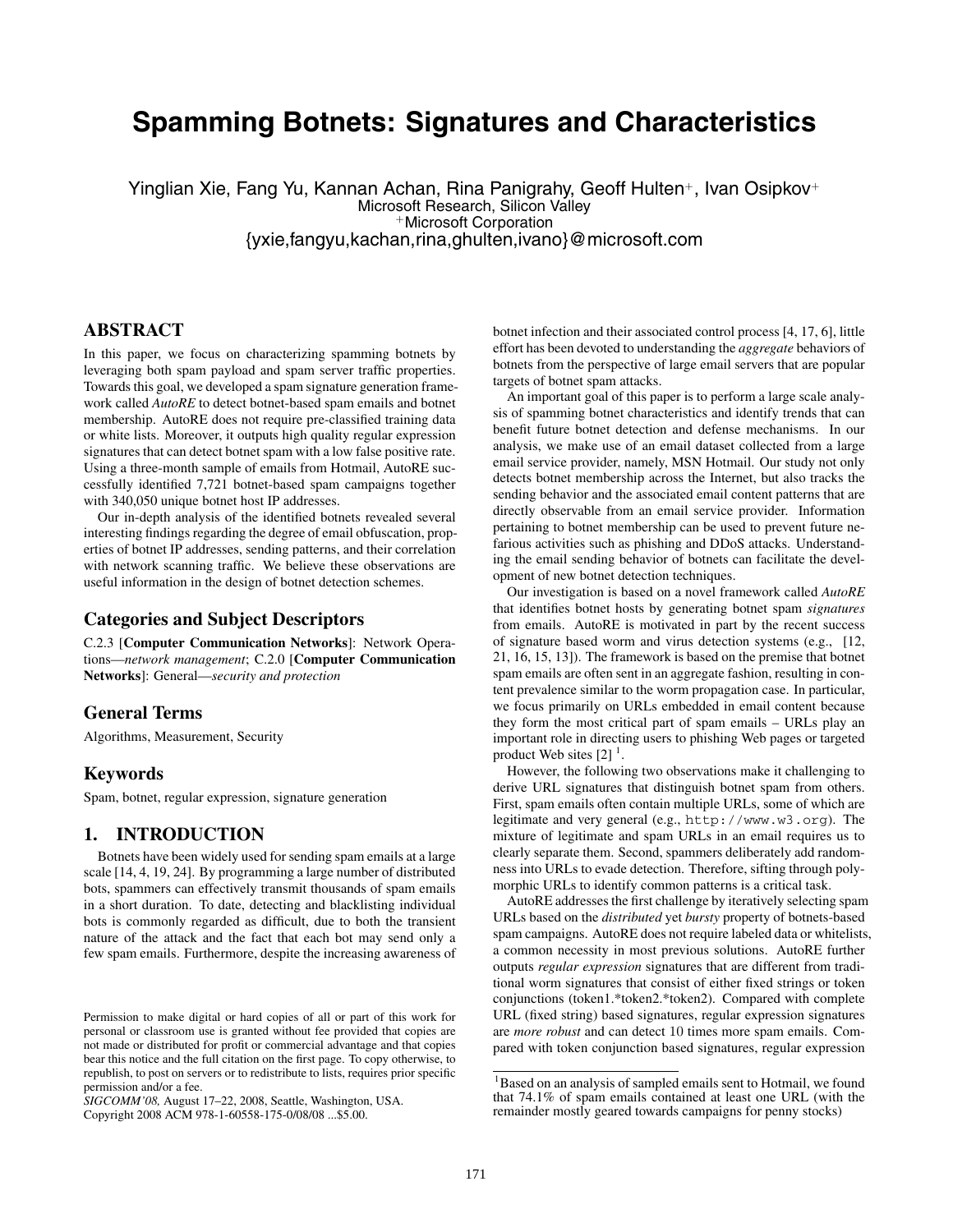signatures can significantly *reduce the false positive rate* of detecting polymorphic URLs (by 10 to 30 times in our experiments).

Furthermore, AutoRE uses the generated spam URL signatures to group emails into *spam campaigns*, where a campaign refers to a targeted spam effort to a single product or service. In this paper, we identify spam campaigns originating from botnets. Using three months of sampled emails from Hotmail, AutoRE successfully detected 7,721 spam campaigns that originated from 340,050 distinct botnet host IP addresses spanning 5,916 ASes. Below, we briefly summarize several desirable features of AutoRE:

- *• Low false positive rate:* Using AutoRE signatures, we identified 580,466 spam emails with a false positive rate of 0*.*002. AutoRE's false positive rate in detecting botnet hosts is less than 0*.*005.
- *• Ability to detect stealthy botnet-based spam:* AutoRE detects 16-18% of spam that bypassed well known blacklists (e.g., Spamhaus [22]) that are deployed by major mail providers.
- *• Ability to detect frequent domain modifications:* Using domainagnostic signatures, AutoRE is able to capture spam URLs even if spammers adopt new domains. This enables us to filter 15 times more spam than using domain specific signatures.

Another important contribution of our work is an in-depth analysis of identified spamming botnet characteristics and their activity trends. Our key findings include:

(1) By comparing botnet statistics in July 2007 to those obtained in Nov 2006, we noticed that the number of spam campaigns doubled, while the total number of botnet IPs increased by only 10%. This indicates that botnets are becoming an increasingly popular mechanism for spam delivery and that one botnet host is involved in multiple attacks.

(2) Even though a spam campaign directs email users to the same/similar set of destination Web pages, the text content of the emails in a campaign varies significantly. When viewed individually, a botnet host does not exhibit distinctive sending patterns compared to a legitimate host. These observations suggest that detecting botnet hosts individually based on their email text or sending features is difficult.

(3) However, as an aggregate, spam emails from botnets are often sent in a highly synchronized fashion. Hosts within the same campaign also exhibit similar sending patterns (e.g., the number of recipients per email and connection rate). Surprisingly, many distinct spam campaigns behave similarly, suggesting that they may all utilize the same spam sending tools. This implies that we may detect botnet hosts by looking for aggregated common features from concurrent email sending activities.

(4) Finally, we correlate the botnet activities with the network telescope data [7]. Our analysis reveals that botnet attacks might have different phases. Thus, it may be possible to identify them by exploring network scanning patterns.

In the rest of this paper, we first discuss related work and the challenges in our work (Section 2). We then present the AutoRE data processing flow (Section 3) and elaborate on our regular expression generation scheme (Section 4). We present our experimental results in Section 5, and describe our evaluation in Section 6. Using the inferred botnet membership information, we study their characteristics in Section 7. Finally, we discuss the limitations of the AutoRE framework (Section 8) before we conclude.

## **2. BACKGROUND AND CHALLENGES**

The term *botnet* refers to a group of compromised host computers that are controlled by a small number of commander hosts referred to as *Command and Control (C&C) servers*. Due to the increased use of botnets for launching large-scale network attacks, several recent studies have looked at different aspects of bot activities: infection process [6], communication channels between bots and C&C servers [4, 17], and propagation strategies [5, 10, 11].

Identification and prevention of email spam that originate from botnets is the primary focus of this paper. In this problem space, Ramachandran et al. [19] performed a large scale study of the networkbehavior of spammers, providing strong evidence that botnets are commonly used as platforms for sending spam. Anderson et al. studied interesting characteristics of Internet scam infrastructures using Spamscatter [2], a system that analyzes spam email URLs. Webb et al. studied the link between spam emails and Web spam using a large Web spam corpus [23]. More recently, Ramachandran et al. proposed ways to infer botnet membership and identify spammers by monitoring queries to DNSBL [18] and by clustering email servers based on their target email destination domains [20].

These approaches have all provided insight into various aspects of spamming activities and successfully explored opportunities for monitoring different spam traffic. In contrast, our work focuses on the problem of not just detecting botnet hosts, but also correctly grouping them based on spam campaigns. We hope such a collective view can shed light on how botnets operate and evolve as an aggregate to facilitate the detection of future attacks. We adopt the generic perspective of an email server receiving incoming traffic destined to a single domain without additional communication to other infrastructure servers or services. Any solution in such a setting could potentially be adopted autonomously by email service providers or ISPs.

In a similar context, Zhuang et al. showed that the similarity of email texts can help identify botnet-based spam campaigns [25]. Li and Hsish performed a measurement study where they examined various content features including spam URL links [14]. They found that spam emails with identical URLs are highly clusterable and are often sent in a burst. These observations motivated us to develop techniques that extract spam URL signatures for large-scale spamming botnet detection and analysis.

The spam URL signature generation problem is in many ways similar to the content-based worm signature generation problem that has been extensively studied (e.g., [21, 12, 16, 15, 13]). Despite the fact that botnet spam exhibits content prevalence like the worm propagation case, two challenges remain in practice, preventing us from directly adopting existing solutions:

First, spammers often add random, legitimate URLs to content in order to increase the perceived legitimacy of emails. Furthermore, HTML-based emails often contain URLs generated by standard software (e.g. compliance to HTML standards). Figure 1 shows an example of three emails all sharing the highlighted URL, but are also mixed with a number of other URLs. In our dataset, a total of 203 emails containing this highlighted URL were sent on the same day from 70 different IP addresses spanning 15 ASes. We suspect the corresponding hosts were from the same botnet.

Due to the mixing of legitimate and spam URLs in the email content, we cannot adopt the approach taken by many existing solutions (e.g., [12, 16, 15]) where traffic is pre-classified into legitimate and suspicious pools. Instead, AutoRE takes an approach similar to the one used in Earlybird [21] by seeking both content prevalence and source address dispersion. However, Earlybird uses a white list to remove false positives such as common protocol headers or P2P traffic. Although white listing is effective in the worm signature extraction case, we do not use this approach here as spammers can easily abuse legitimate Web sites. It was reported that Google's *feeling lucky* feature was exploited by spammers as a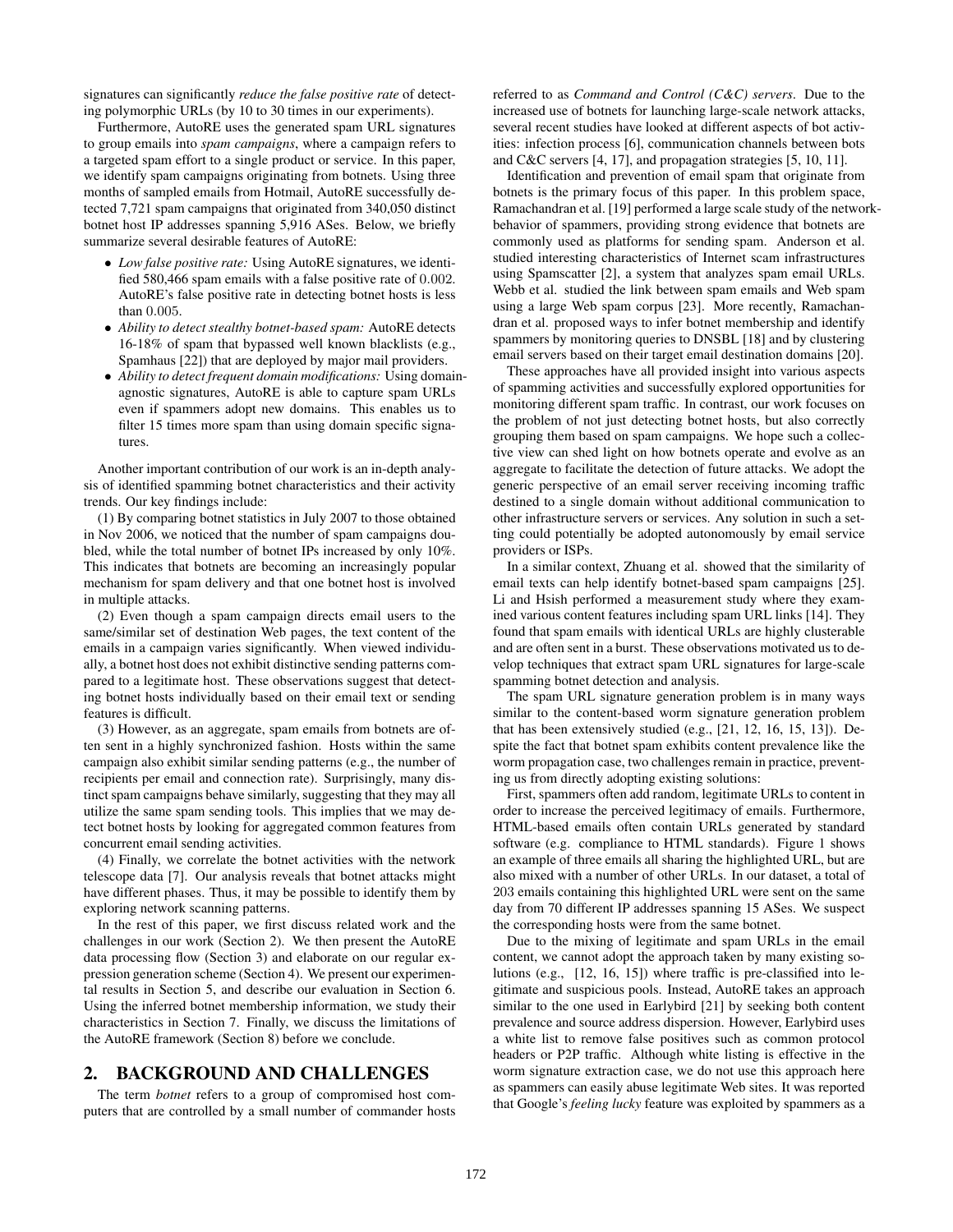

| Email 1 | Email 2 | Email 3 |
|---------|---------|---------|
|         |         |         |

| http://www.shopping.com                     | http://www.peacenvironment.net         |
|---------------------------------------------|----------------------------------------|
| http://www.w3.org/wai                       | http://www.w3.org/wai                  |
| http://www.psc.edu/networking/projects/tcp/ | http://www.bizrate.com                 |
|                                             |                                        |
| http://www.dvdfever.co.uk/co1118.shtml      | http://www.dvdfever.co.uk/co1118.shtml |
|                                             |                                        |



**Figure 1: Multi-URL spam emails that we suspect were sent from the same botnet. These emails were from different IP addresses, but were sent almost simultaneously.**

| Time               | URLsl | Source l<br>ASes | URLs                                                                                                                                                                       |
|--------------------|-------|------------------|----------------------------------------------------------------------------------------------------------------------------------------------------------------------------|
| 2006-<br>11-02     | 66    | 38               | http://www.lympos.com/n/?167&carthagebolets<br>http://www.lympos.com/n/?167&brokenacclaim<br>http://www.lympos.com/n/?167&acceptoraudience                                 |
| 2006-<br>$11 - 15$ | 72    | 39               | http://shgeep.info/tota/indexx.html?jhjb.cvqxjby,hvx<br>http://shgeep.info/tota/indexx.html?ikjija.cvqxjby,hvx<br>http://shgeep.info/tota/indexx.html?ivvx ceh.cvqxjby,hvx |

**Figure 2: Examples of polymorphic URLs.**

mechanism for redirection<sup>2</sup>. Instead, AutoRE ensures a low false positive rate by using an iterative approach to identify spam URLs, detailed in Section 3.

The second challenge arises from spammers' extensive use of URL obfuscation techniques to evade detection. Additionally, spammers often customize URLs to reflect recipients' email address, with the goal of tracking users that visit spamming web-sites. Figure 2 shows two examples of polymorphic spam URLs: the first group contained 66 URLs (only 3 are shown in the illustration) with random words inserted at the tails; these were sent from 38 ASes on a single day. The second group had 72 URLs, each attached with an encrypted email address.

Previous systems also looked at the problem of detecting polymorphic worms. These systems output keyword/token conjunction signatures like token1.\*token2.\* (e.g., [16, 15]). However, token conjunction based signatures cannot be directly applied to the URL case as URL strings are typically much shorter than worm binary executables. Furthermore, URL strings mostly contain human readable words and substring segments, suggesting that keywords (tokens) extracted from spam URLs may largely be short, regular, and predictable substrings. Looking at these substrings alone without checking the structure of the URLs could potentially result in a high false positive rate.

AutoRE goes one step further to generate regular expression signatures. As we will show in Section 5, compared to token conjunctions, regular expressions significantly increase the expressive power of signatures and in fact reduced the false positive rate by 30 times. To the best of our knowledge, this is the first successful attempt to automatically generate regular expression signatures.

## **3. AUTORE: SIGNATURE BASED BOTNET IDENTIFICATION**

In this section, we present *AutoRE* – a framework for *automatically* generating URL signatures to identify botnet-based spam campaigns. As input, AutoRE takes only a set of unlabeled email messages (messages are not tagged as spam/non-spam), and produces two outputs: a set of *spam URL signatures*, and a related list of *botnet host IP addresses*. The resulting URL signature(s) could be either in the form of a complete URL string or a URL regular expression. These signatures can be used to identify both present and future spam emails that originate from botnets. The knowledge of botnet host identities can help filter other spam emails that could potentially originate from these infected hosts. In this paper, we did not consider using AutoRE in a real time fashion, though we discuss such a scenario in Section 8.

We emphasize that AutoRE is completely automatic. It does not require labeled training data in order to generate signatures. AutoRE operates by identifying unique behaviors exhibited by botnets – in particular it seeks to discover email traffic patterns that are *bursty* and *distributed*. The notion of "burstiness" reflects the fact that emails originating from botnet hosts are sent in a highly synchronized fashion as spammers typically rent botnets for a short period. The notion of "distributed" captures the fact that botnet hosts usually span a large and dispersed IP address space. AutoRE employs an iterative algorithm to identify botnet based spam emails that fit the above traffic profiles. Additionally, it generates "specific" regular expression signatures, where the learned signatures strive to encode maximal information about the matching URLs that characterize the underlying spam emails.

At a high level, AutoRE is comprised of the following three modules (Figure 3): a *URL preprocessor*, a *Group selector* and a *RegEx generator*. The URL preprocessor extracts URLs and other relevant fields from input emails and groups them according to Web domains. Each URL group is then treated as a candidate while identifying spam campaigns. The *Group selector* selects URL groups with the highest degree of burstiness in sending time and feeds such groups to the RegEx generator. Finally, the *RegEx generator* module extracts signatures by processing one group at a time. Every time a signature is generated by the RegEx generator, all its matching emails and associated URLs are discarded from the pool of remaining URL groups to avoid further consideration. This process is continued in an iterative fashion until all the groups are processed.

## **3.1 URL Pre-Processing**

Given a set of emails, AutoRE begins by extracting the following information: *URL string, source server IP address* and *email sending time*. In addition, AutoRE assigns a unique *email ID* to represent the email from which a URL was extracted. During this process, we discard all forwarded emails (about 17% of total emails) from our analysis as this avoids mistakenly identifying a legitimate forwarding server as a botnet member.

The URL preprocessor then partitions URLs into groups based on their Web domains. This partitioning is motivated based on the observation that emails originating from the same spam campaign tend to advertise the same product or service from the same domain (we discuss URL redirection cases in Section 8). By grouping URLs from the same domain together, the search scope for bot-

<sup>&</sup>lt;sup>2</sup>This problem at Google has been fixed after it was found. Google now warns users about the redirection.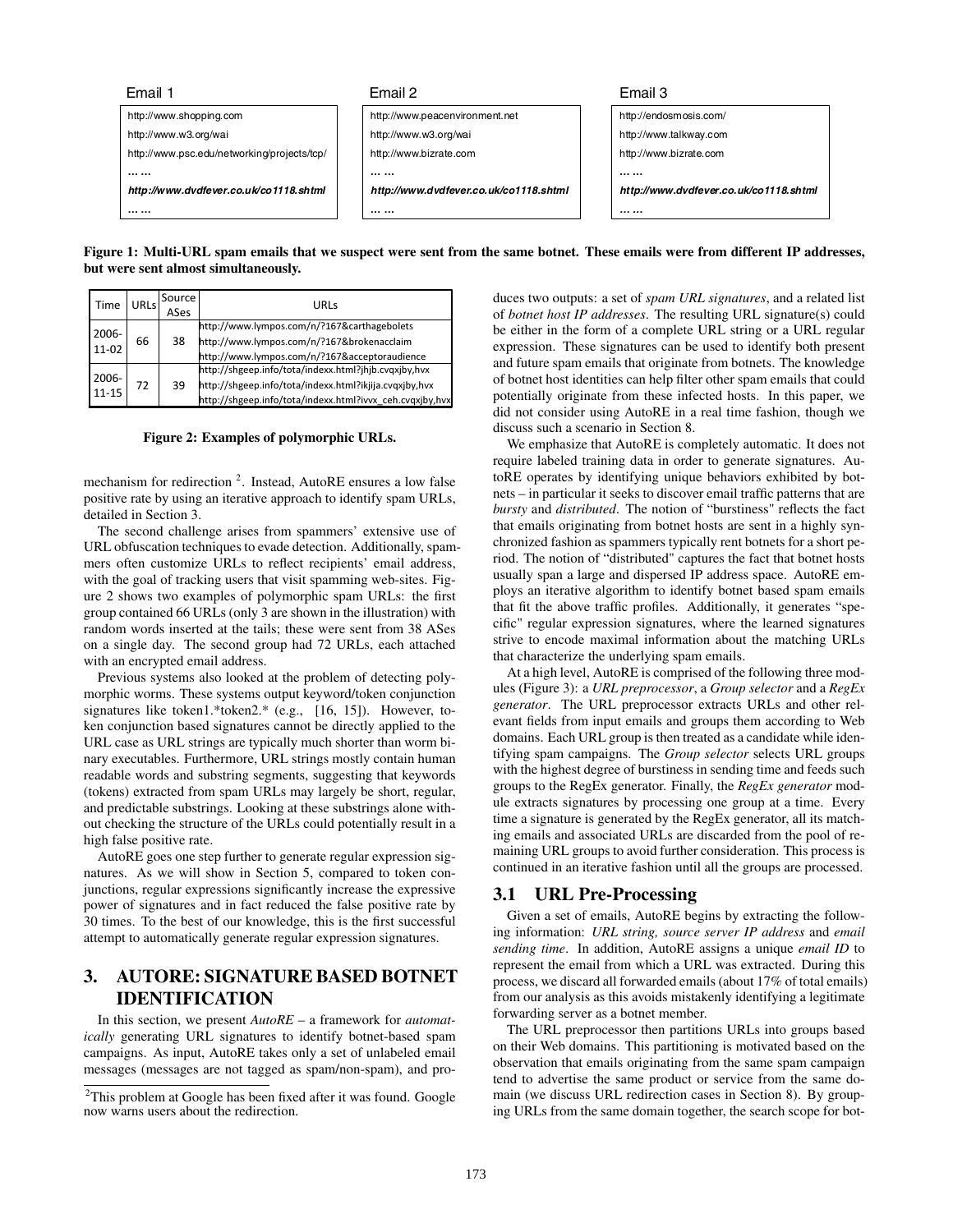

**Figure 3: (a) AutoRE modules and processing flow chart. (b) Algorithmic overview of generating polymorphic URL signatures.**



**Figure 4: Active period of URLs sent from at least 20 ASes.**

net signatures is significantly reduced. Later, these domain-specific signatures can be further merged to produce domain-agnostic signatures (see Section 4.2).

## **3.2 URL Group Selection**

After preprocessing, each email might be associated with multiple groups, as the email may contain multiple URLs pertaining to different domains. A key question is, which group best characterizes an underlying spam campaign? To address this issue, AutoRE explores the bursty property of botnet email traffic. At every iteration, the Group selector greedily selects the URL group that exhibits the strongest temporal correlation across a large set of distributed senders. To quantify the degree of sending time correlation, for every URL group, AutoRE constructs a discrete time signal *S*, which represents the number of distinct source IP addresses that were active during a time window *w*. The value of the signal at the *n*-th window, denoted by  $S_i(n)$ , is defined as the total number of IP addresses that sent at least one URL in group *i* in that window. Intuitively, sharp signal spikes indicate strong correlation, meaning a large number of IP addresses all sent URLs targeting a common domain within a short duration. With this signal representation, we can compute a global ranking of all the URL groups at each iteration by selecting signals with large spikes. In this paper, for simplicity, at every iteration we favor the URL group with the narrowest signal width (breaking tie with the highest peak value).

## **3.3 Signature Generation and Botnet Identification**

Given a set of URLs pertaining to the same domain, the RegEx generator returns two types of signatures: *complete URL based signatures* and *regular expression signatures*. Complete URL based signatures are geared towards detecting spam emails that contain an identical URL string. Regular expression signatures are more generic and powerful, as they can be used to detect spam emails that contain polymorphic URLs. In both cases, the generated signatures are required to meet the previously defined signature criteria: "distributed", "bursty", and "specific".

The "distributed" property is quantified using the total number of Autonomous Systems (ASes) spanned by the source IP addresses. Here, we choose the number of participating ASes rather than the number of IPs as it is possible for a large company to own a set of email servers with different IP addresses. In this paper, we primarily focus on detecting large botnets and conservatively require a signature to be associated with at least 20 ASes. This parameter is discussed later in Section 8.

We quantify the "bursty" feature using the inferred duration of a botnet spam campaign. In this paper, we enforce that the set of matching URLs should be sent within 5 days. As shown in Figure 4, the majority of URLs groups were sent within 5 days. Notice that this step does not discard URL groups even if their sending times are wide spread (*>*5 days). This is because that each group could potentially correspond to different spam campaigns, with each being individually bursty. Our iterative approach can clearly separate these campaigns and output different signatures.

The "specific" feature is quantified using an information entropy metric pertaining to the probability of a random URL string matching the signature. In the complete URL case, each signature, by definition, satisfies the "specific" property since it is a complete string and can not be more specific. For polymorphic URLs, we further discuss this metric in Section 4.3.

When AutoRE successfully derives a URL signature (satisfying all the three quality criteria), it outputs it as a spam signature. This signature characterizes the set of matching emails as botnet-based spam and the originating mail servers as botnet hosts. Note that if these spam emails contain additional URLs from multiple domains, those URLs will be removed from the remaining groups before the Group selector proceeds to select the next candidate group.

Using these three features, generating complete URL based signatures is straightforward: AutoRE considers every distinct URL in the group to determine whether it satisfies these properties, and then removes the matching URLs from the current group. The remaining URLs are further processed to generate regular expression based signatures.

# **4. AUTOMATIC URL REGULAR EXPRES-SION GENERATION**

In this section, we present a detailed view of the module in AutoRE that generates regular expression signatures. The input to the module is a set of polymorphic URLs from the same Web domain. The signature generation process involves constructing a keywordbased signature tree, generating candidate regular expressions, and finally evaluating the quality of the generated expressions (signatures) to ensure they are specific enough.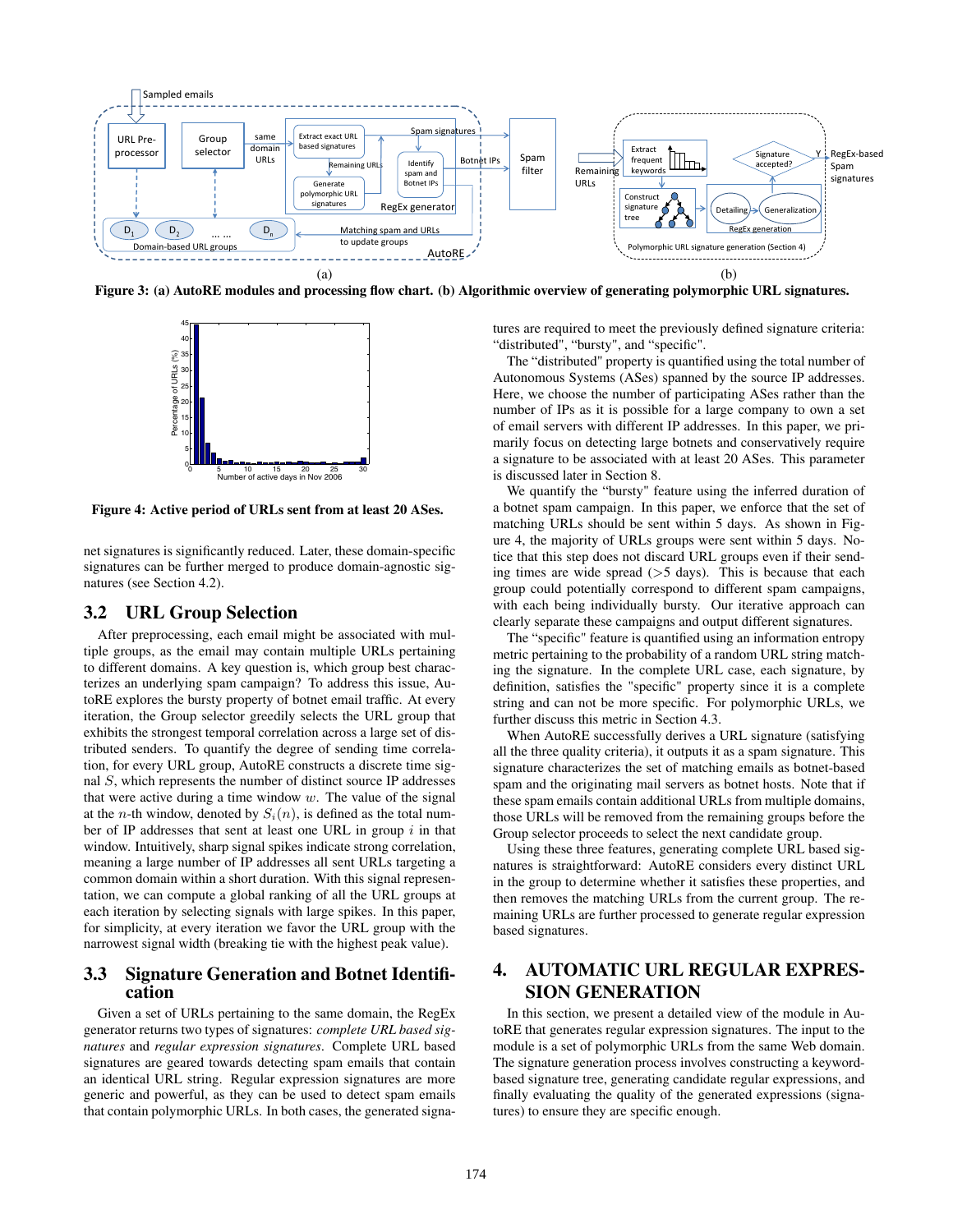## **4.1 Signature Tree Construction**

Our method begins by determining a candidate set of substrings from the pool of all frequent substrings; the candidate set serves as a basis for regular expression generation. We leverage the wellknown suffix-array algorithm [1] to efficiently derive all possible substrings and their frequencies. To ensure that a keyword is not too general, we only consider substrings of length at least two.

The key question now is, what combinations of frequent substrings constitute a signature? At a high level, our idea is to start with the most frequent substring that is both bursty and distributed (based on the thresholds introduced earlier). We then incrementally expand the signature by including more substrings so as to obtain a more specific signature. To this end, AutoRE constructs a *keyword-based signature tree* where each node corresponds to a substring, with the root of the tree set to the domain name. The set of substrings in the path from the root to a leaf node defines a keyword based signature, each associated with one botnet-based spam campaign.

Initially, there is only the root node corresponding to the domain string with all the URLs in the group associated to it. Given a parent node, AutoRE looks for the most frequent substring; if combining this substring with the set of substrings along the path from the root satisfies the preset AS and sending time constraints, AutoRE creates a new child node. Consequently, all matching URLs will be associated with this new node. We repeat this process on the same parent node using the remaining URLs and popular substrings until there is no such substring to continue. We then iteratively proceed to the child nodes and repeat the process.

Figure 5 shows an example signature tree constructed using a set of 9 URLs  $^3$ , all associated with the domain deaseda.info. Notice that we have two signatures corresponding to nodes *N*<sup>3</sup> and *N*4, each defining a botnet spam campaign.

There are two reasons for a tree to generate multiple signatures: (1) they correspond to different campaigns, hence different signatures, and (2) multiple signatures map to one campaign, but each of them occurs with enough significance to be recognized as different ones.

#### **4.2 Regular Expression Generation**

Given the keyword-based signatures, we now proceed to derive regular expressions based on them. There are two major steps involved: *detailing* and *generalization*. *Detailing* returns a domainspecific regular expression using a keyword-based signature as input. This step encodes richer information regarding the locations of the keywords, the string length, and the string character ranges into the target regular expression. In fact, this step is important to significantly increase the quality of URL signatures from the perspective of reducing false positive rates. *Generalization* returns a more general domain-agnostic regular expression by merging very similar domain-specific regular expressions. As we will show in Section 6.1.4, this step is helpful to increase the coverage of botnet spam detection.

The detailing process assigns the derived frequent keywords as fixed anchor points, and then applies a set of predefined rules to generate regular expressions for the substring segments between anchor points. The final regular expression is the concatenation of the anchored keywords and segment-based regular expressions. Each regular expression for a substring segment has the format  $C\{l_1, l_2\}$  (in Perl Compatible Regular Expression notation), where  $C$  is the character set, and  $l_1$  and  $l_2$  are the minimum and maximum substring lengths. Without loss of generality, we include all frequently used character sets (e.g., [0-9], [a-zA-Z]) and special characters  $(e.g., ', ', '@')$  according to the URL standard [3]. The bounds on the substring length are derived using the input URLs. Notice that the resulting regular expressions are domain-specific. Figure 5 shows two example signatures.

The generalization process takes domain-specific regular expressions and further groups them. The rationale behind this is that we found scenarios where spammers sign up for many domains, sometimes with one IP address hosting more than 100 domains. If one domain gets blacklisted, spammers can quickly switch to another. Although domains are different, interestingly, the URL structures of these domains are still quite similar, maybe because they use a fixed set of tools to set up web servers and send out emails. Therefore, if two regular expressions differ only in the domain name and substring lengths, we merge them by discarding domains, and taking the lower bound (upper bound) as the new minimum (maximum) substring length. In the first example, shown in Figure 6, generalization preserves the keyword /n/?167& and the character set [a-zA-Z], but discards domains and adjusts the substring segment lengths to {9,27}.

#### **4.3 Signature Quality Evaluation**

The generalization process may produce overly general signatures. AutoRE quantitatively measures the quality of a signature and discards signatures that are too general.

Our metric, defined as *entropy reduction*, leverages information theory to quantify the probability of a random string matching a signature. Given a regular expression *e*, let  $B_e(u)$  and  $B(u)$  denote the expected number of bits used to encode a random string *u* with and without the signature respectively. The entropy reduction  $d(e)$  is defined as the difference between  $B_e(u)$  and  $B(u)$ , i.e.,  $d(e) = B(u) - B_e(u)$ . The entropy reduction  $d(e)$  reflects on the probability of an arbitrary string with expected length allowed by *e* and matching *e*, but not encoded using *e*. We can write this probability as

$$
P(e) = \frac{2^{B_e(u)}}{2^{B(u)}} = \frac{1}{2^{B(u)-B_e(u)}} = \frac{1}{2^{d(e)}}
$$

Given a regular expression *e*, its entropy reduction *d*(*e*) depends on the cardinality of its character set and the expected string length. Intuitively, a more specific signature *e* requires fewer bits to encode a matching string, and therefore *d*(*e*) tends to be larger. In our framework, AutoRE discards all signatures whose entropy reductions are smaller than a preset threshold (set to 90 in our experiments; viewed another way, this means the probability of a random string matching a signature is  $\frac{1}{2^{90}}$ . For example, based on our metric, a signature AB $[1-8]$  $\{1,1\}$  is much more specific than  $[A-Z0-9]$  {3,3} even though they are of the same length.

## **5. DATASETS AND RESULTS**

Our study is based on randomly sampled Hotmail email messages, excluding those that originated from blacklisted IPs, such as the ones published by Spamhaus [22]. In particular, the dataset was collected in November 2006, June 2007, and July 2007, with a total of 5,382,460 sampled emails (sampling rate 1:25000). All the email messages in our sample were pre-classified as either spam or non-spam by a human user. However, in our experiments, we ignored these classification labels while using the AutoRE framework to generate a list of botnet URL signatures and the corresponding botnet IP addresses. These labels were used later to evaluate the false positive rate of results obtained using AutoRE.

<sup>&</sup>lt;sup>3</sup>We used these 9 URLs for illustration purposes only. In practice, the number of URLs that match a signature could be much larger.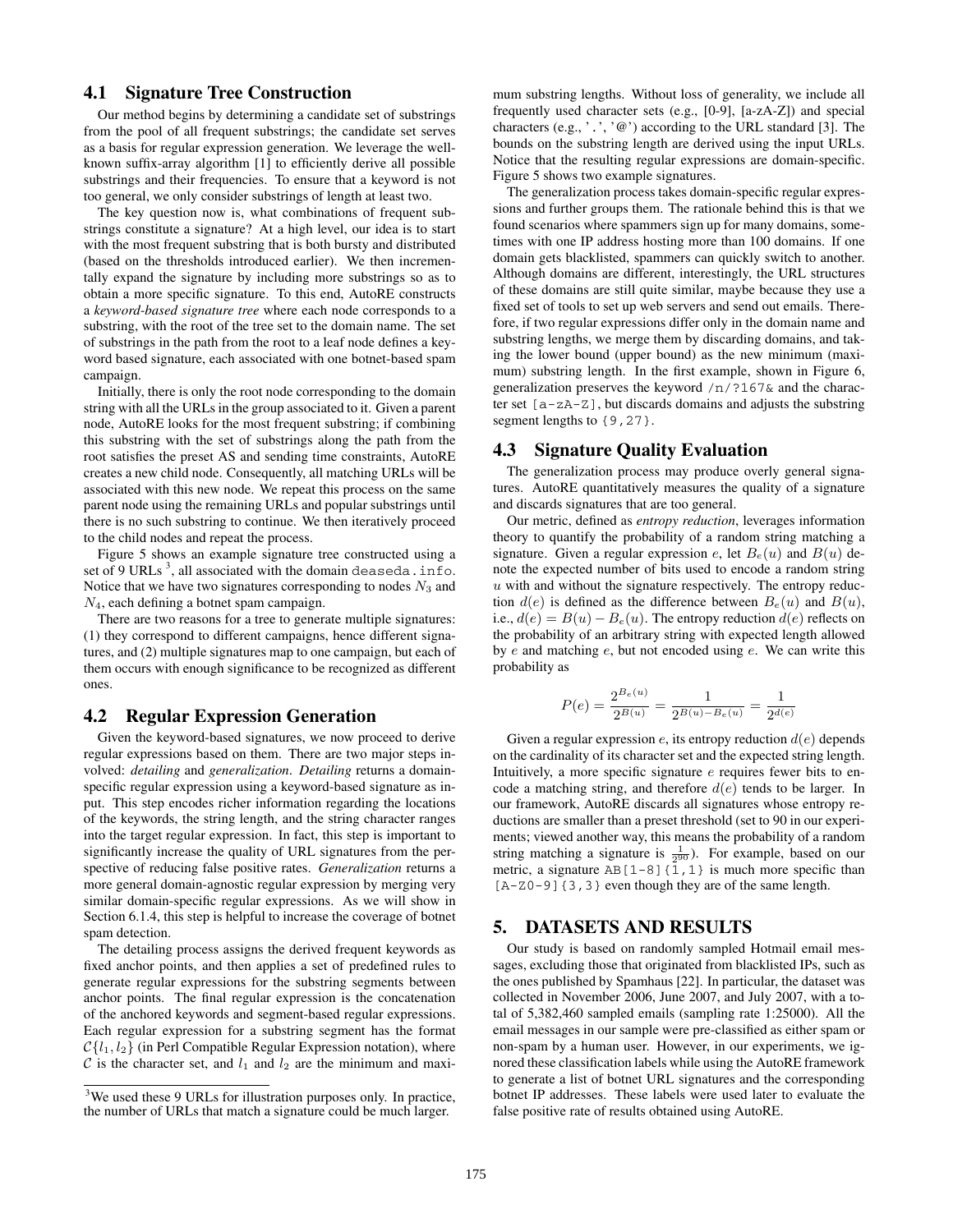

http://www.mezir.com/n/?167&[a-zA-Z]{9,25} http://www.aferol.com/n/?167&[a-zA-Z]{10,27} http://www.bedremf.com/n/?167&[a-zA-Z]{10,19} http://www.mokver.www/n/?167&[a-zA-Z]{11,23}

http://\*/n/?167&[a-zA-Z]{9,27}

http://arfasel.infoh/hums/jasmine.html?\*{5,15}.[a-zA-Z]{3,7},hvx http://apowefe.info/hums/jasmine.html?\*{4,16}.[a-zA-Z]{3,7 },hvx http://carvalert.info/hums/jasmine.html?\*{5,18}.[a-zA-Z]{3,7},hvx

http://\*/hums/jasmine.html?\*{4,18}.[a-zA-Z]{3,7},hvx

**Figure 6: Generalization: Merging domain-specific regular expressions into domain-agnostic regular expressions.**

Using the three months input data, AutoRE identified a total of 7,721 botnet-based spam campaigns. These campaigns together include 580,466 spam messages, sent from 340,050 distinct botnet host IP addresses spanning 5,916 ASes. Table 1 shows the statistics for the different months. We use *CU* to represent the set of complete URL based signatures and *RE* to denote the set of regular expression signatures. From the table, we observe that the majority (70.3-79.6%) of these campaigns belong to the CU category. About 20.4-29.7% of the campaigns have adopted polymorphic URLs. Comparing results across three months, we can clearly see a steady upward trend in the number of the identified campaigns – we see a 100% increase in the number of campaigns identified in July 2007 when compared to the number in Nov 2006. Consequently, the spam volume increased significantly by around 50% from Nov 2006 to June/July 2007. Interestingly, the total number of botnet IPs per month does not increase proportionally, suggesting that each botnet host is used more aggressively now.

The distribution of botnet size in terms of the number of unique IP addresses participating in a campaign is shown in Figure 7(a). We did not see any substantial difference in the shape of the distribution for the various months. Most botnets have tens to hundreds of IP addresses, with the largest having 1384 IPs. Since our identification used only sampled emails, the reported botnet sizes are expected to be much smaller than the actual sizes.

For the RE category, recall that AutoRE merges domain-specific regular expressions into domain-agnostic regular expressions. As shown in Figure 7(b), this step reduced the number of regular expressions by 4 to 19 times. In particular, for the month of July 2007, this grouping merged 717 regular expressions to 39. From these results, we hypothesize that spammers very likely used a limited number of automatic spam generation programs for generating polymorphic URLs.

We further use the generated signatures to examine how many of our sampled emails were sent from botnet hosts. As shown in Figure 7 (c), around 16-18% of spam emails match the derived URL signatures. Note that the spam campaigns we captured are more likely large ones, which have a higher probability of being sampled initially and subsequently being identified by AutoRE. Hence, we expect this 16-18% to be the lower bound on the botnet spam emails received. In the two next sections, we focus on evaluating our re-



**Figure 8: Overview of experiments and evaluation.**

sults (URL signatures and botnet IP addresses) and also analyze the botnet distribution and sending patterns.

## **6. BOTNET VALIDATION**

Ideally, the AutoRE identification results should be validated by comparing them against known URL signatures and botnet host identities. However, in the absence of such information, our validation is based on the following three methods (Figure 8 illustrates the overall evaluation setup):

We first study the quality of the extracted URL signatures. We used the human classified labels to compute the spam detection false positive rate. To better understand the effectiveness of using signatures for future spam detection, we performed cross-month evaluation by applying signatures generated in a previous month to emails received in a later month. Our experiments also demonstrated the importance of having regular expression signatures.

Second, we examined whether the identified botnet hosts were indeed spamming servers – to this end, we used the Hotmail server log that records the sending history of *all* email servers that communicate with Hotmail over time. This log includes the email volume and the spam ratio  $4$  of each server on a daily basis. In this paper, we use these statistics to evaluate the identified botnet hosts.

<sup>&</sup>lt;sup>4</sup>The spam ratio was computed using the existing spam filtering system configured by Hotmail. The current filter leverages both email content and email server sending history for spam detection.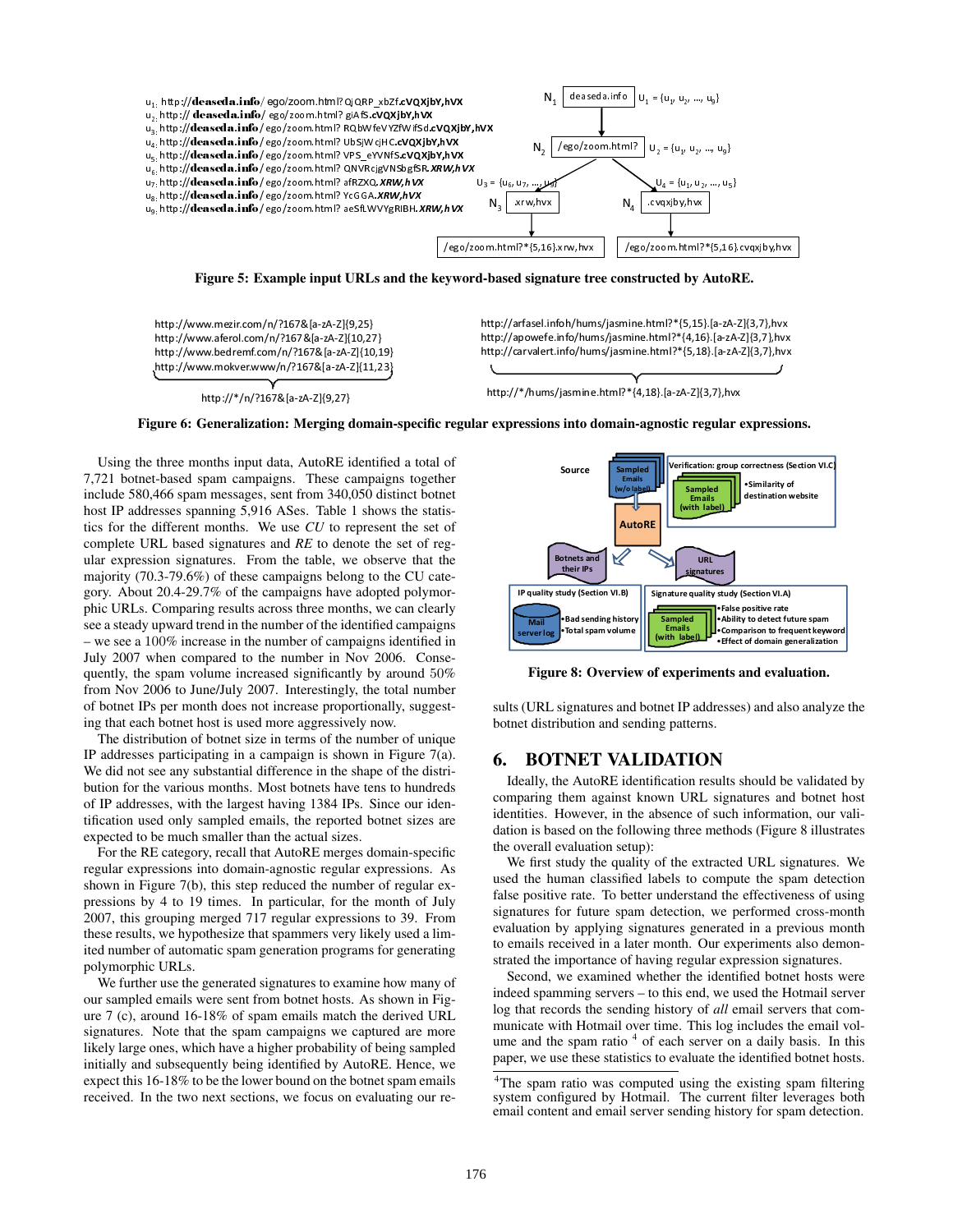|                        | Nov 2006 |           | June 2007 |        | <b>July 2007</b> |           |         |
|------------------------|----------|-----------|-----------|--------|------------------|-----------|---------|
| Month                  | ĊU       | <b>RE</b> | CU        | RE     | CU               | <b>RE</b> | Total   |
| Num. of spam campaigns | 1.229    | 519       | 1835      | 591    | 2826             | 721       | 7.721   |
| Num. of ASes           | 3.176    | 1.398     | 4.495     | 1.906  | 4.141            | 1.841     | 5.916   |
| Num. of botnet IPs     | 88.243   | 23.316    | 113.794   | 19.798 | 85,036           | 29.463    | 340,050 |
| Num. of spam emails    | 18.613   | 26.897    | 208,048   | 26.637 | 159.494          | 40,777    | 580,466 |
| Total botnet IPs       | 100,293  |           | 131.234   |        | 113,294          |           | 340,050 |

**Table 1: Some statistics pertaining to the botnets identified by AutoRE.**



**Figure 7: (a) Cumulative distribution of botnet size in terms of number of distinct IPs involved. (b) Number of regular expression patterns before and after generalization. (c) Percentage of spam captured by AutoRE signatures.**

Finally, we are interested in finding whether each set of emails identified from the same spam campaign were correctly grouped together. To answer this question, for every set, we examine the similarity between the corresponding destination Web pages. In previous work [2], destination web pages were shown to be strongly correlated to the corresponding spam campaign.

## **6.1 Evaluation of Botnet URL Signatures**

Recall that every email in our dataset has been pre-classified as either spam or non-spam by a human user; we now use these labels to evaluate the effectiveness of the generated botnet URL signatures.

#### *6.1.1 False Positive Rate*

We begin by presenting the spam detection false positive rate: for every signature, we compute its spam detection false positive rate as the fraction of non-spam emails matching the signature to the total number of non-spam emails (see Figure  $9(a)$ ). For CU signatures, the false positive rates lie between 0.0001 to 0.0006. For RE signatures, the rates are between 0.0011 and 0.0014. The aggregated false positive rates vary between 0.0015 and 0.0020.

#### *6.1.2 Ability to Detect Future Spam*

In Section 5, we showed that URL signatures generated by AutoRE can be used to detect between 16% to 18% of spam on a monthly basis (Figure  $7(c)$ ). We now proceed to evaluate the effectiveness of using AutoRE signatures for future spam detection – in other words, we are interested in determining if AutoRE signatures are effective over time. For this experiment, we applied the signatures derived in Nov 2006 and June 2007 to the (sampled) emails collected in July 2007.

From Table 2, we find signatures generated in Nov 2006 are not useful in detecting botnet spam sent in July 2007. In contrast, signatures from June 2007 are highly effective, matching 50,529 spam emails sent in July 2007 with a low false positive rate. The big difference between the detection rates of Nov 2006 and June 2007

|                      | Nov 2006 |    |       | June 2007 |        |       |  |
|----------------------|----------|----|-------|-----------|--------|-------|--|
| Month                |          | RE | Total |           | RE     | Total |  |
| # of spam emails     |          |    |       | 6.751     | 43,778 | 50529 |  |
| # of non-spam emails | 10       |    |       | 154       | 561    | 715   |  |

| Table 2: Number of spam and non-spam emails from July that |  |  |
|------------------------------------------------------------|--|--|
| match signatures derived from previous months.             |  |  |

signatures indicate that spam URL patterns evolve over time. Furthermore, we observe that RE signatures are much more robust over time than CU signatures. Specifically, the RE signatures generated in June 2007 have comparable detection capabilities to the RE signatures generated in July 2007. In the next subsection, we further demonstrate the effectiveness of regular expression signatures by comparing them against frequent keywords.

#### *6.1.3 Regular Expressions vs Keyword Conjunctions*

To understand the benefits of using regular expressions vs. keyword conjunctions (e.g., token1.\*token2.\*token3), we compare them in terms of their spam detection rate and false positive rate. The frequent keyword based signatures were generated using paths from the root of the keyword-based signature tree (Section 4.1) to its leaves. If a URL string contains all frequent keywords in a signature (regardless of order), then we consider it a match.

Both types of signatures produce almost identical spam detection rate. However, their false positive rates differ dramatically. Figure 9(b) shows that regular expressions reduce the false positive rates by a factor of 10 to 30. As we discussed in Section 2, URL strings are often human readable strings with English words and substring segments. Thus merely using frequent keywords results in a high positive rate. Using regular expressions can greatly reduce the chance of legitimate URLs matching a signature.

## *6.1.4 Domain-Specific vs Domain-Agnostic Signatures*

An important step of regular expression generation is to merge domain-specific signatures into domain-agnostic ones through *gen-*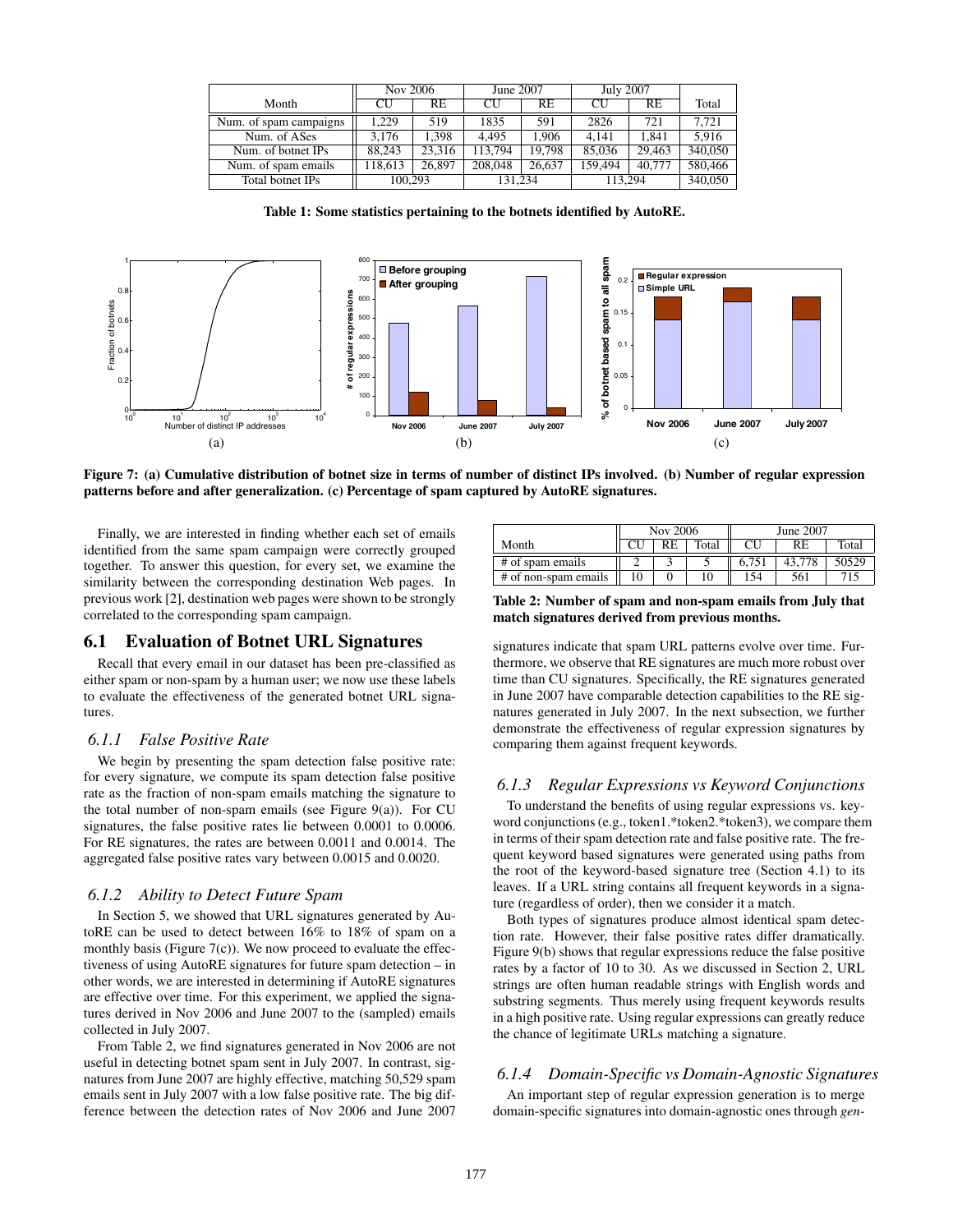

**Figure 9: (a) False positive rate of AutoRE signatures. (b) False positive rate: RE signatures vs keyword-based signatures. (c) Number of spam emails captured by RE signatures: before and after generalization.**



**Figure 10: Spam detection performance using botnet IPs identified by AutoRE. (a) False positive rate. (b) Total botnet-based spam volume.**

*eralization*. Figure 9(c) shows that after generalization, AutoRE can detect 9.9-20.6% more spam without affecting the false positive rates. More importantly, generalization is critical to detecting future botnet spam sent from new domains. When we apply June 2006's domain-specific RE signatures to data in July 2007, we identified only 2749 spam emails. However, with domain-agnostic RE signatures, the number of spam emails captured increased sharply to 43,778. Thus, generalization effectively preserves the stable structures of polymorphic URLs, yet removing the volatile domain substrings.

In summary, our signature evaluation demonstrates the applicability of using AutoRE signatures for botnet spam detection. Using only a small number of automatically generated signatures, we detect 16-18% of total spam with a low false positive rate (the remainder could be attributed to non-botnet based spam, or sent by small botnets that AutoRE failed to detect due to our aggressive sampling rate). We emphasize that this 16-18% belongs to the "stealthy" category – emails that slip through the sophisticated spam filtering system employed by Hotmail. Compared with exact URLs or frequent keyword based signatures, regular expressions are much more robust for future spam detection and also achieve a low false positive rate. Finally, *domain-agnostic* signatures are more effective in detecting future botnet spam than domain-specific ones.

#### **6.2 Evaluation of Botnet IP Addresses**

In this section, we are interested in evaluating the identified botnet IP addresses to determine if these hosts are indeed spammers; if so, we are also interested in quantifying the total amount of spam that is received by Hotmail from them. Our evaluation leverages the email server log on *all* emails and the human classified labels on the *sampled* emails. As described earlier, every record in the email server log contains aggregated statistics about the email volume and the spam ratio of each IP address on a daily basis. For clarity, we refer to each record in the log as a session.

For those email servers setup using botnet IP addresses, we hypothesize that the spam ratio should be 100% for all its sessions. However, since existing spam filters do have false positives, it is possible that a spamming server does not always have a 100% spam ratio in our log. In such cases, we examine whether users unanimously classify those emails (in our sampled email data) as spam. If not, we consider this IP address as a possible legitimate IP in the false positive category. Figure 10 (a) shows that the false positive rate over the total identified IPs (sessions) is very small.

Although the identified botnet IPs constitute only a very tiny percentage (less than 0.5%) of all the IP addresses that were used as email servers in our log, their total spam volume is non-trivial up to 6% of all spam received (Figure 10 (b)). By using a larger set of incoming emails, we expect the number of the identified botnet hosts and the fraction of detected spam to increase.

#### **6.3 Is Each Campaign a Group?**

In the previous sections, we evaluated the signatures and the corresponding botnet IP addresses individually. In this section, we proceed to verify whether each spam campaign is correctly grouped together by computing the similarity of destination Web pages. Our verification focuses on polymorphic URLs generated using the Nov 2006 dataset. We crawled all the corresponding Web pages  $\delta$  and applied text shingling [9] to generate 20 hash values (shingles) for each Web page. Note that the shingling process strips common HTML headers and tags.

Figure 11(a) shows the average (*favg*) and maximum (*fmax*) number of Web pages covered by the most common shingle in each campaign. For most spam campaigns, 90% of the destination Web pages had a *favg* value of larger than 0*.*75, meaning these pages are at least 75% similar. The difference in content may be attributed to random advertisements and customized user contents. The value of *fmax* was always 1, meaning there exists at least one identical hash value.

Next we analyze whether the destination Web pages advertised by different campaigns are dissimilar. If so, for each campaign, we expect the common shingle (i.e., *favg*) to occur infrequently at Web pages associated with other campaigns. To validate this, we measure the ratio of this hash value occurrence within the campaign to the occurrence across all the campaigns (see Figure 11(b)). For most hash values, the ratio was exactly 1, indicating they occurred

<sup>&</sup>lt;sup>5</sup>We intentionally crawled only one month's polymorphic URLs. This is because crawling is an intrusive process that might let spammers believe certain groups of users are more vulnerable to spam emails and thus send more spam to them in the future.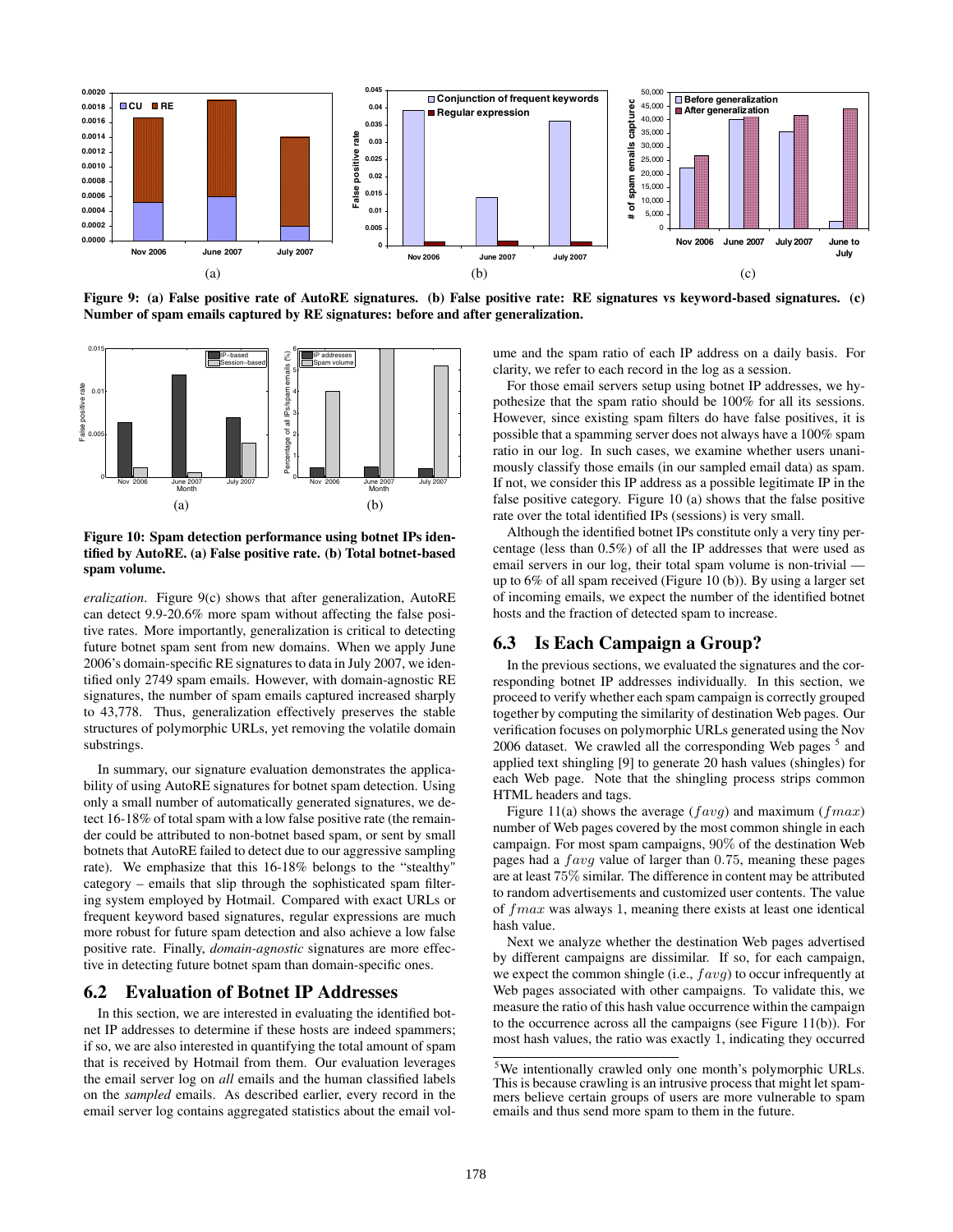

**Figure 11: (a) The fraction of Web pages covered by the most common hash value in each campaign. The two curves are presented in an ascending order independently (***fmax* **is always 1). (b) The ratio of the average hash value occurrence within a campaign to the occurrence across all campaigns.**

in exactly one campaign. This validation shows that the Web pages pointed to by each set of polymorphic URLs are similar to each other, while pages from different campaigns are different.

# **7. UNDERSTANDING SPAMMING BOTNET CHARACTERISTICS**

In this section, we study the characteristics of botnets that have been associated with the identified spam campaigns. We first analyze their geographic distribution over the Internet and their overall sending patterns. We then examine each spam campaign by studying their individual behavior. Following this, we analyze the similarity and overlap in behavior across different campaigns. Since it has been hypothesized that botnet hosts are often used to actively scan and infect other hosts, we correlate the botnet spamming activities with the network scanning activities using the distributed telescope data [7].

#### **7.1 All Botnet Hosts: A General Perspective**

We begin our analysis by examining the distribution of botnet hosts across the Internet and their spamming patterns by treating them as one population.

#### *7.1.1 Distribution of Botnet IP Addresses*

Figure 12(a) shows the top five ASes ranked according to the number of unique botnet IP addresses. Notice that all five ASes are Internet service providers which offer residential network access. Although countries like China and Korea are often regarded as having a large number of vulnerable home computers, interestingly, we see a significant fraction of botnet IPs in the U.S. The latter observation suggests that botnet menace is indeed a global phenomenon.

Figure 12(b) shows a scatter plot of the number of ASes vs. the number of IPs for each spam campaign. We observe that botnet IP addresses are typically spread across a large number of ASes, with each AS on average having only a few participating hosts. The largest spam campaign we identified had hosts that spanned 362 ASes, indicating the importance of employing a network-wide view for botnet detection and defense.

Previous study [24] has shown that email servers set up on dynamic IP ranges are more likely to be zombie spam servers. Motivated by this, we compared the list of botnet IPs identified by AutoRE to the list of dynamic IP addresses identified in [24] and the list of Dynablock IP addresses [8].

On average, 69% of botnet IP addresses were dynamic, confirming the earlier observation that dynamic IP based hosts are popular targets for infection by botnets. Figure 12 (c) shows the CDF of the percentage of dynamic IP addresses per campaign. Across all three months, more than 80% of campaigns have at least half of their hosts in the dynamic IP ranges <sup>6</sup>. What is surprising, however, is that the (observed) spam emails from botnets are switching away from dynamic IP ranges to static IP addresses. In particular, the percentage of spam campaigns that had at least 80% of dynamic IP addresses dropped significantly from 52% in November 2006 to 14% in June 2007. The absolute number of static IP based botnet hosts increased from 21,010 in November 2006 to 44,790 in July 2007. This could be associated with the increased adoption of dynamic IP-based blacklists (e.g., Spamhaus [22]). Spammers could query the blacklist before using an IP address to send spam emails; thus they tend to use static IP addresses not present on the blacklist. On the other hand, this indicates a potential opportunity to capture and track these bots as their IP addresses remain static.

#### *7.1.2 Spam Sending Patterns*

In this section we explore the potential for detecting botnet hosts using content independent features. To begin with, we are interested in the following question: do botnet hosts exhibit distinct email sending patterns when analyzed individually? Taking the standpoint of a server receiving incoming emails from other servers, we select the following three features (collected at the SMTP protocol level) to describe the sending patterns of each incoming server in our study:

- *• Number of recipients per email*: For modelling purposes, we use the reciprocal of this feature, which is a number between 0 and 1. A value of one indicates that any particular email is sent to only one recipient. A value close to zero means that the email has a large number of recipients.
- *• Connections per second*: The frequency of incoming connections received from the host (log scale).
- *• Nonexisting recipient frequency*: We track the rate of observing an invalid recipient normalized by the number of valid emails received from the host.

We use the *Number of recipients per email* and *Connections per second* features because they reflect the aggressiveness of a spammer. The *nonexisting recipient frequency* feature roughly provides a measure on the amount of traffic destined to invalid email addresses, indicating whether spammers are scanning the email address space, trying to obtain valid email addresses. We map each of the above features to a coordinate system and represent each record as a point in a three-dimensional space. We found that both the sending patterns of the identified botnet hosts and other hosts are well spread in the space. In other words, when viewed individually, botnet hosts do not exhibit distinct sending patterns for them to be identified.

## **7.2 Per Campaign: An Individual Perspective**

Here, we study individual botnet-based spam campaigns identified by AutoRE and examine whether botnet hosts within one campaign exhibit varied behavior.

#### *7.2.1 Similarity of Email Properties*

As a first step, we analyze the content similarity of botnet emails. For each email that matches a given signature, we shingle its contents. Figure 13 (a) shows the percentage of emails that share the

<sup>6</sup> For each spam campaign, given its activity burstiness, the likelihood of a host changing from one dynamic IP to another is small. In our analysis, a majority of the dynamic IP ranges contained only one botnet IP address.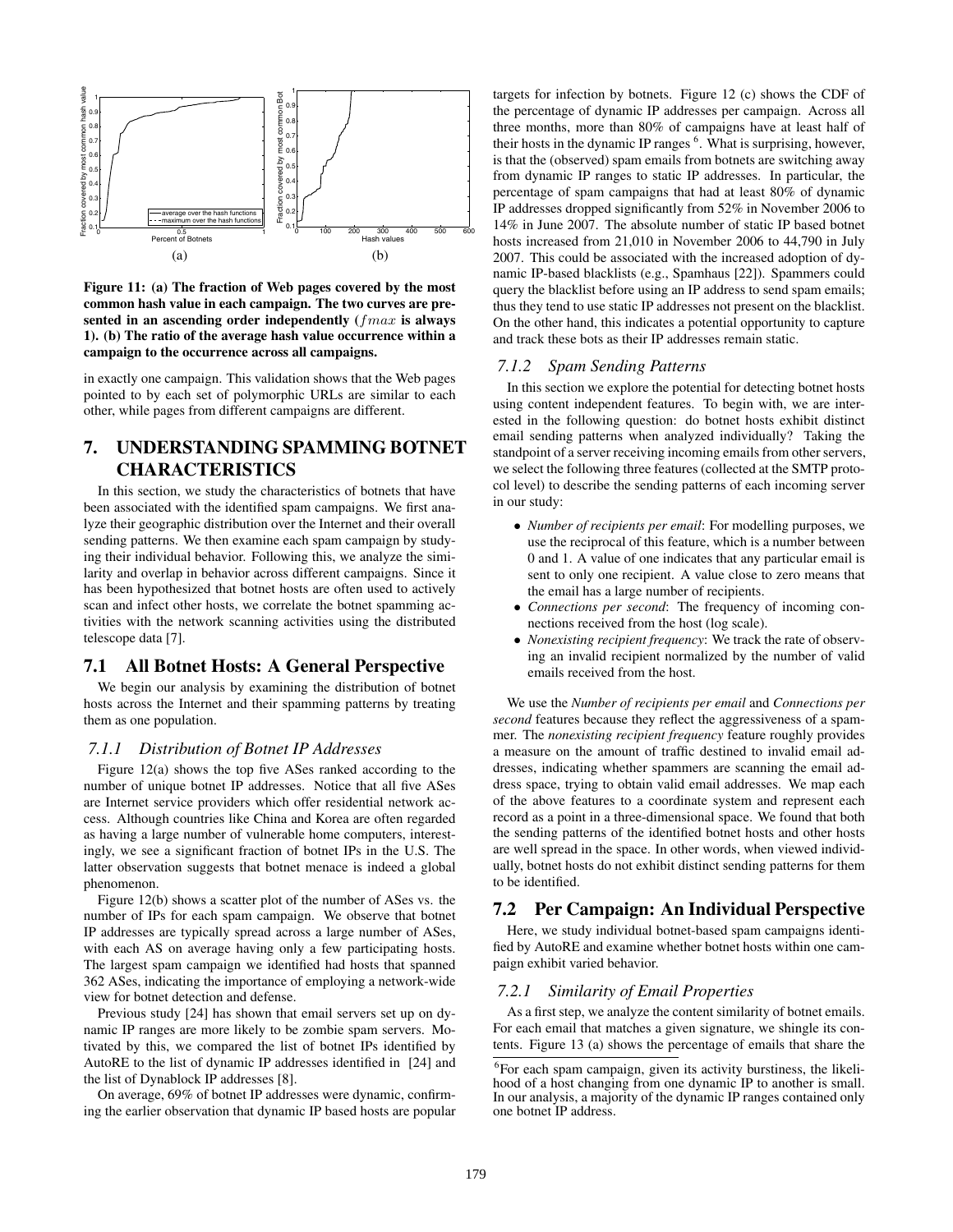

**Figure 12: (a) Top five ASes that account for most botnet IPs (identified by AutoRE). (b) Number of ASes vs. number of IP addresses in each spam campaign. (c) Cumulative fraction of spam campaigns using dynamic IPs.**



**Figure 13: (a) Similarity of email content shingles (b) CDF of sending time standard variations (in hours) for each campaign.**

most common *k* shingles (where *k* varies as showed in the figure). For the majority of campaigns (*>* 60%), most emails share at least one shingle. However, the likelihood of these emails sharing all shingles is very low. In fact, around 50% of the campaigns have no two emails sharing 10 common shingles, suggesting that the contents are quite different even though their target web pages are similar.

#### *7.2.2 Similarity of Sending Time*

We proceed to examine the synchronous degree of spam sending time for each campaign. For each campaign, we compute the standard deviation (*std*) of spam email sending time (Figure 13(b)). 50% of campaigns have *std* less than 1.81 hours, meaning they sent almost simultaneously and were likely triggered by a single command. The rest of the campaigns have a larger variation, suggesting those bots might start sending whenever they come online. Overall, 90% of campaigns have *std*s less than 24 hours and were likely located at different time zones.

#### *7.2.3 Similarity of Email Sending Behavior*

We now broaden our analysis to the set of email sending features discussed in Section 7.1.2. Our goal is to systematically investigate whether botnet hosts could be grouped into a well-formed cluster (in the previously defined three-dimensional coordinate space). For each campaign, we use a Gaussian model with full covariance matrix to model the data and learn the Gaussian parameters.

Table 3 lists the percentage of outliers that do not fit into the learned Gaussian models. We see that for each spam campaign, the host sending patterns are generally well clustered (with <10% outliers). Figure 14 shows two such clusters. Figure 14 (a) involves 191 botnet hosts with 9 outliers. The majority of the hosts are tightly clustered by having a similar number of recipients per

| % of outliers | $< 5\%$ | $5 - 10\%$ | 15%  | $15\%$ |
|---------------|---------|------------|------|--------|
| Nov 2006, CU  | 59%     | 27%        | 8%   | 6%     |
| Nov 2006, RE  | 69%     | 21%        | 6%   | 4%     |
| June 2007, CU | 74%     | 23%        | 2.5% | 0.5%   |
| June 2007, RE | 44%     | 42%        | 9%   | 5%     |

**Table 3: Percentage (%) of campaigns that have different ratios of outliers after clustering.**



**Figure 14: Two examples of well-clustered botnets. Outliers are shown using circles.**

email. These hosts sent emails with a long *To* or *Cc* list. The second example in Figure 14 (b) shows a campaign with 162 hosts spanning 80 ASes. A unique aspect with regard to this particular example is that the participating hosts (except for the 4 outliers) shared a constant connection rate (3 connections per second) in their communication with the server, suggesting that the botnet software may have applied rate-control in initiating connections.

For the few cases with a high number of outliers, we found that many of them are bi-modal. We are investigating these cases further to understand whether this could be attributed to the heterogenous nature of bot hosts in terms of computation power, network access speed, etc.

#### **7.3 Comparison of Different Campaigns**

In this section, we study the overlaps among different spam campaigns and compare the botnet host email sending patterns. Section 5 showed that a large number of campaigns share the same domain-agnostic regular expression signatures (refer to Figure 7 (b)). So the first question we explore is whether the corresponding botnets essentially correspond to the same set of hosts. For each domain-agnostic signature, we identify the set of spam campaigns (say a total of *k*) that all share this signature. We then plot in Figure 15 the ratio of the number of unique IPs across the *k* botnets to the sum of their IPs as a function of *k*. Quite surprisingly,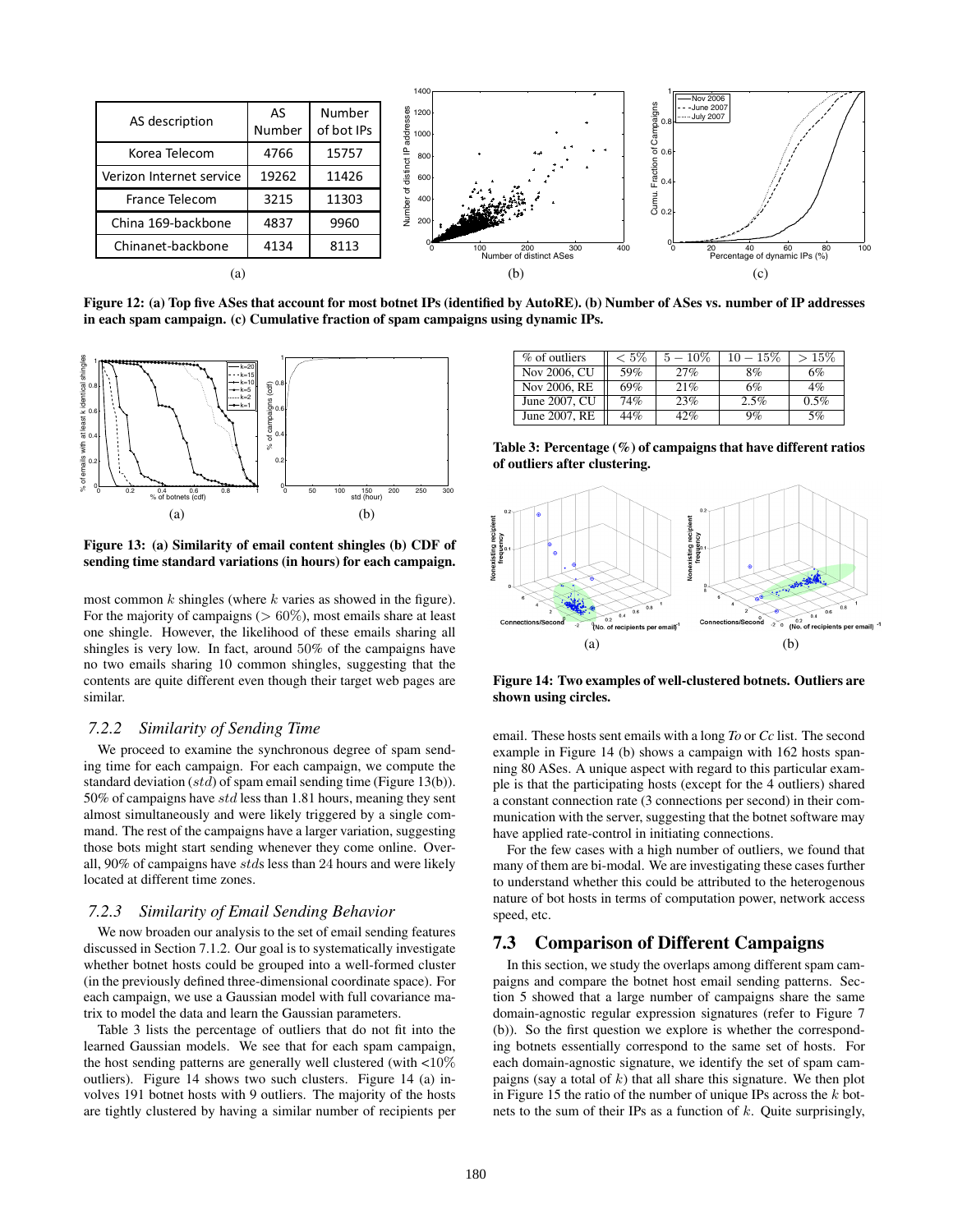

**Figure 15: For each domain-agnostic signature, we show the number of botnets that share the signature vs the ratio of unique IPs to all IPs.**



**Figure 16: Super clusters obtained by aggregating the June 2007 botnet sending patterns.**

the ratio is close to 1 when  $k$  is small, meaning botnets sharing a domain-agnostic signature barely overlap with each other in most of the cases. With *k* increasing, the ratio increased gradually to 0.8, meaning 20% of the botnet IPs participated in multiple campaigns characterized by the same signature.

Finally, we examine the similarity of sending patterns across botnet campaigns using the learned Gaussian models in Section 7.2.3. Specifically, we group individual botnet clusters into super clusters based on the similarity of the estimated mean; we discard clusters whose covariance matrices are not compact (and hence the data is well spread out). Interestingly, for botnets that sent nonpolymorphic URLs, the resulting super clusters correspond to three specific operating modes (Figure 16 (a)): in two cases, the number of recipients per email feature is held at a constant value, while the connection rate feature varies significantly. The converse of the above is evident in the third (middle) cluster. For the botnets that sent polymorphic URLs, they map to only two models. The small number of super clusters suggests spammers may all utilize a few common programs to launch botnet spamming attacks.

#### **7.4 Correlation with Scanning Traffic**

We now analyze the network scanning behavior of the identified botnet hosts using the distributed telescope data. In particular, we use the Dshield trace collected in 2006 over a large network of more than 400,000 hosts [7]. This log contains failed connection attempts rejected by firewalls and scanning traffic to non-existing hosts. In our study, we focus on the source IP address and the port number fields and we consider the botnet IPs generated using the dataset from November 2006.

Due to dynamic IP address assignment, using IP address as a host identifier for correlation is not robust. Therefore, for dynamic botnet IP addresses, instead of correlating the exact addresses, we check all the scanning activities from the corresponding dynamic IP ranges obtained from [24]. Using the dynamic IP ranges to-



**Figure 17: Scanning traffic from botnet IPs captured by Dshield.**

gether with the remaining "likely static" IPs, we plot in Figure 17 the number of scans originating from these IP addresses into a set of popular scanning destination ports in Aug 2006 and Nov 2006, respectively. Besides ports 1026, 1027 and 25, all other ports are used for exploiting host vulnerabilities. For these ports, the amount of scanning traffic in August is higher than in November, when these botnet IPs were actually used to send spam. One reason could be that botnet attacks have different phases. In August, they were used to actively seek victim computers with the purpose of expanding the botnet size. In November, these botnets reached their target size and were used to launch spam attacks. Hence, monitoring scanning traffic in advance could be potentially helpful in defending against botnet-based spam attacks and is an interesting future topic to investigate.

## **8. DISCUSSION**

Although, in this work, AutoRE serves as a post-mortem tool for botnet spam detection, it has the potential to work in real time mode. Due to the aggressive sampling rate (1:25000), the number of data points in our dataset was not sufficient to perform real-time experiments. But given a live mail feed, AutoRE can be designed to produce signatures as soon as there is enough information to conclude that a distributed botnet spam campaign has commenced. Indeed, we have demonstrated that the signatures of June 2007 caught a non-trivial portion of July 2007's spam, suggesting that AutoRE can potentially stop a large portion of botnet spam in real-time service. The success of this approach depends on how quickly signatures can be generated and deployed, and how long a spam campaign lasts. The extension of AutoRE into a real time setting is left for future work.

Spammers may attempt to craft emails to evade the AutoRE URL selection process. For example, they may add legitimate URLs to confuse the URL selection process. Since spammers have no control of the sending frequency of legitimate URLs, it will be hard for them to select which URLs to include. A popular URL would be discarded as background noise, and a rarely used URL will stand out as a spike for identifying the botnet  $\overline{1}$ . Spammers may also wish to pollute the "bursty" feature by sending a spam URL from a few hosts before launching a large-scale attack. Such pollution can be easily detected by a more robust signal processing methodology that captures signal spikes in the existence of low frequency background noise.

In the extreme case, spammers may wish to evade detection by having no patterns in their URLs. For example, each URL points to just a domain string (e.g., a.com, b.com, etc). We expect such a scenario to be rare as the cost of registering domains makes this economically less attractive to spammers.

 $7$ In this case, the legitimate URL itself servers as a signature